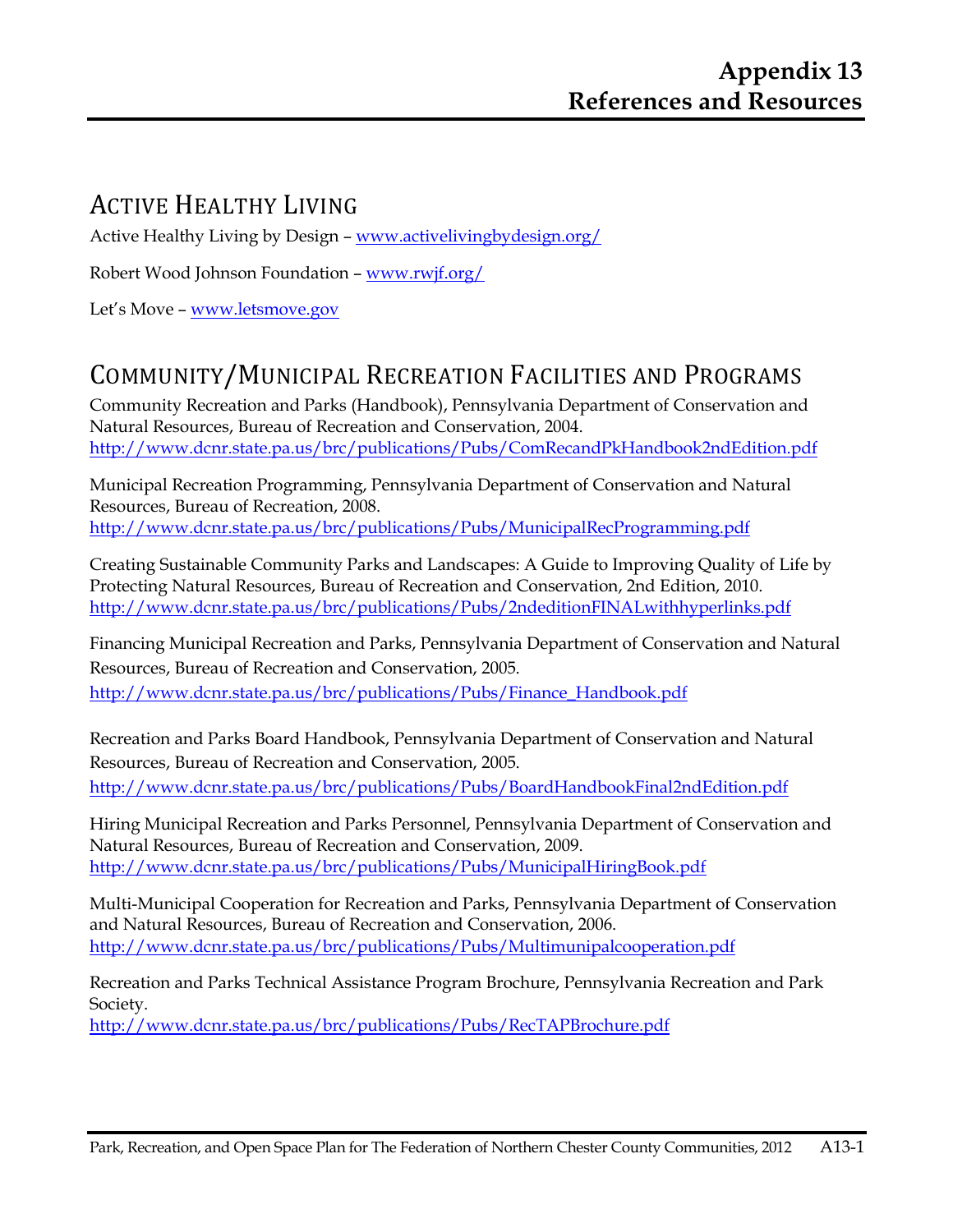#### ECONOMIC BENEFITS

Conservation: An Investment that Pays, The Economic Benefits of Parks and Open Space http://www.tpl.org/publications/books-reports/park-benefits/investment-that-pays.html

Summary - Parks and Open Space http://www.dcnr.state.pa.us/brc/parks\_open\_space.pdf

The Economic Benefits of Open Space, Recreation Facilities & Walkable Community Design. http://www.activelivingresearch.org/files/Synthesis\_Shoup-Ewing\_March2010.pdf

Summary - Economic Benefits of Open Space http://www.dcnr.state.pa.us/brc/econ\_bene\_open\_space.pdf

Economics of Open Space Conservation, Curry and Kerlinger, LLC, 2011.

Return on Environment: The Economic Value of Protected Open Space in Southeastern Pennsylvania**,**  2010, GreenSpace Alliance and Delaware Valley Regional Planning Commission. http://conservationtools.org/libraries/1/library\_items/804-Return-on-Environment-The-Economic-Value-of-Protected-Open-Space-in-Southeastern-Pennsylvania

The Economic Benefits of Land Conservation, Trust for Public Land & The American Water Works Association, 2007.

Real Estate Impact Review of Parks & Recreation, Economics Research Association, 2005.

Urban Ecosystem Analysis Delaware Valley Region: Calculating the Value of Nature, American Forests, 2003.

Economic Impacts of Protecting Rivers, Trails, and Greenway Corridors: A Resource Book, National Park Service, 1995.

#### ENVIRONMENTAL PROTECTION

The EAC Handbook, Pennsylvania Environmental Council, 2004. http://www.dcnr.state.pa.us/brc/publications/Pubs/EACHB.pdf

#### **GREENWAYS**

Pennsylvania Greenways Clearinghouse - http://www.pagreenways.org/

PA Greenways Toolbox - www.pagreenways.org/greenwaystoolbox.htm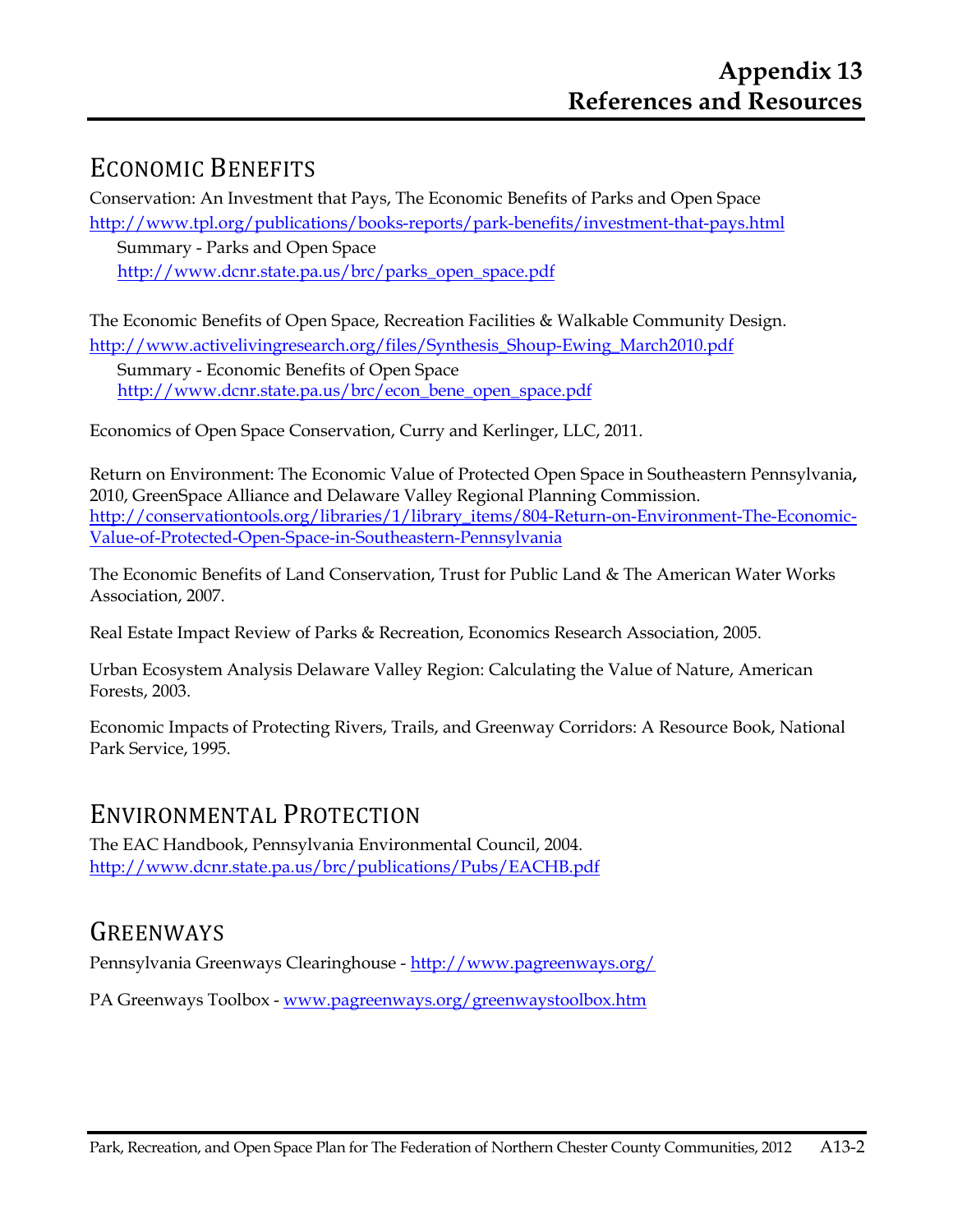## INTEGRATED DEVELOPMENT AND CONSERVATION MODELS

Growing Greener: Conservation Subdivisions http://www.dcnr.state.pa.us/ucmprd1/groups/public/documents/document/dcnr\_002285.pdf

Growing with Green Infrastructure, Heritage Conservancy, 2008. http://www.dcnr.state.pa.us/brc/publications/Pubs/green\_infra.pdf

Better Models for Development in Pennsylvania: Ideas for Creating More Livable and Prosperous Communities, The Conservation Fund and Pennsylvania Department of Conservation and Natural Resources, 2005. http://www.dcnr.state.pa.us/brc/publications/Pubs/BetterModels.pdf

## NATIONAL AND STATE PARKS AND RECREATION ORGANIZATIONS

National Parks and Recreation Association – www.nrpa.org

Pennsylvania Recreation and Park Society – www.prps.org

### OPEN SPACE PROTECTION

Public Finance for Open Space, Heritage Conservancy, 2003.

Opportunity Knocks, Heritage Conservancy, 2008. http://www.dcnr.state.pa.us/brc/publications/Pubs/Opportunity%20Knocks.pdf

Using Conservation Easements to Preserve Open Space, Heritage Conservancy, 2002. http://www.dcnr.state.pa.us/brc/publications/Pubs/Easements.pdf

Implementing a Municipal Open Space Program, Heritage Conservancy, 2003. http://www.dcnr.state.pa.us/brc/publications/Pubs/Quality%20of%20PlaceLife%20Web.pdf

Leaders in the Fields: Seven Successful Municipal Open Space Referendums in the Lehigh Valley, 2008.

https://www.heritageconservancy.org/images/stories/Leaders-in-the-Fields.pdf

## STATE OUTDOOR RECREATION PLAN

Pennsylvania Outdoors: The Keystone for Healthy Living, 2009-2013 Statewide Comprehensive Outdoor Recreation Plan, Pennsylvania Department of Conservation and Natural Resources. http://www.dcnr.state.pa.us/brc/publications/Pubs/PAOutdoorRecreationPlan.pdf